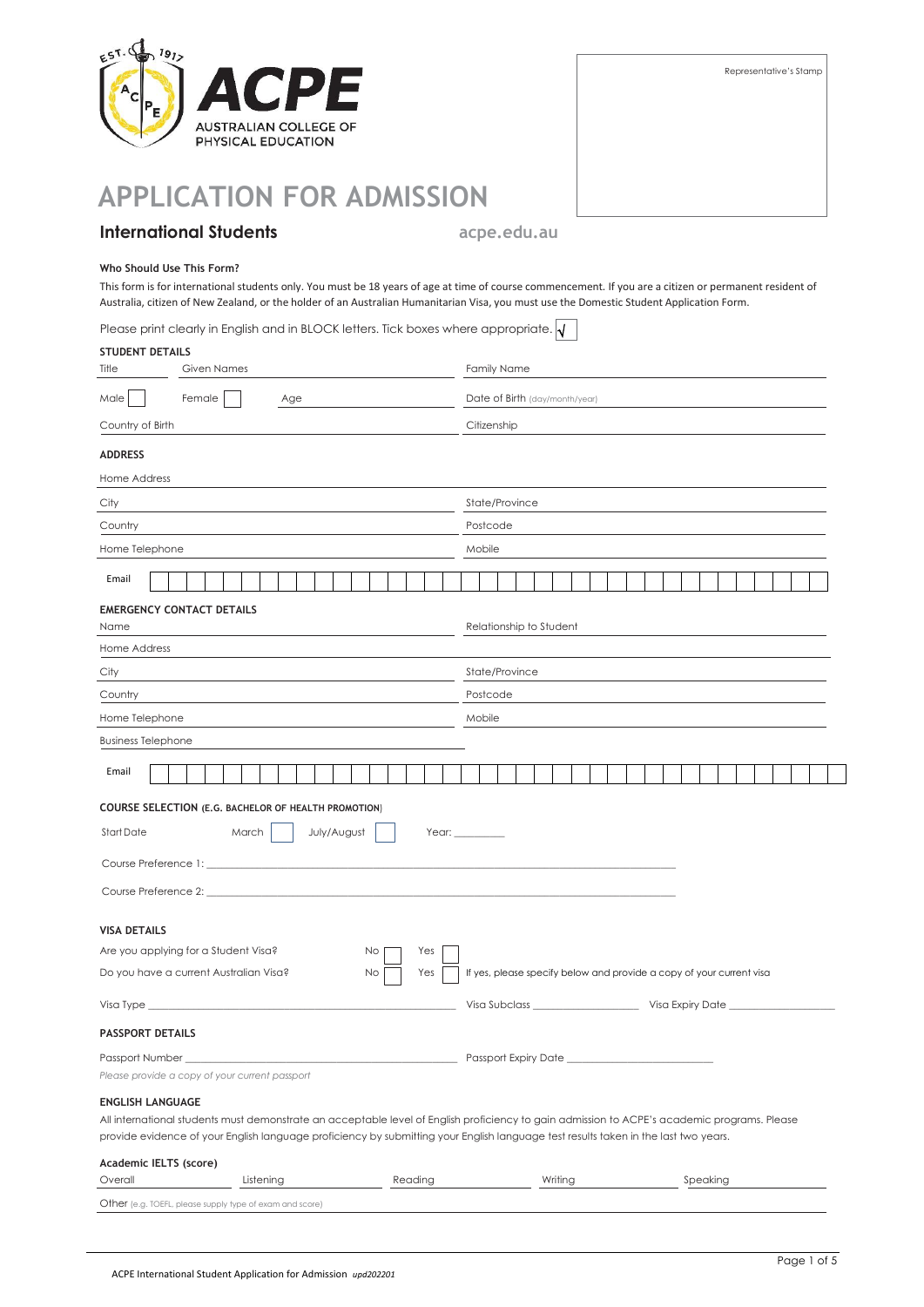### **PREVIOUS EDUCATION**

### **High School/Secondary Education/Senior Secondary Education**

Please attach certified copies of all academic transcripts or reports (translated into English)

| Name of Qualification                                                                                                                                                                                                                                                                                                 | Year Awarded                                                                                            |
|-----------------------------------------------------------------------------------------------------------------------------------------------------------------------------------------------------------------------------------------------------------------------------------------------------------------------|---------------------------------------------------------------------------------------------------------|
| Name of School/College                                                                                                                                                                                                                                                                                                | Country/State                                                                                           |
| If you are currently completing a qualification, please indicate name of qualification and when you expect to complete this study (month/year)                                                                                                                                                                        |                                                                                                         |
| <b>Tertiary Education</b>                                                                                                                                                                                                                                                                                             |                                                                                                         |
| Please attach certified copies of all academic transcripts or reports (translated into English)                                                                                                                                                                                                                       |                                                                                                         |
| Name of Qualification                                                                                                                                                                                                                                                                                                 | Year Awarded                                                                                            |
| Name of School/College/University                                                                                                                                                                                                                                                                                     | Country/State                                                                                           |
| If you are currently completing a qualification, please indicate name of qualification and when you expect to complete this study (month/year)                                                                                                                                                                        |                                                                                                         |
| <b>CREDIT TRANSFER</b>                                                                                                                                                                                                                                                                                                |                                                                                                         |
| If you have previously completed any tertiary studies, do you wish to be considered for credit transfer?<br>If Yes, you must attach detailed syllabi (curricula) of completed subjects for your credit transfer to be confirmed.                                                                                      | Yes<br>No                                                                                               |
| OVERSEAS HEALTH COVER (OSHC) DETAILS                                                                                                                                                                                                                                                                                  |                                                                                                         |
| Do you currently hold an OSHC policy?<br>Yes<br>No.                                                                                                                                                                                                                                                                   | If yes, please provide the following details                                                            |
| Name of OSHC provider                                                                                                                                                                                                                                                                                                 |                                                                                                         |
| OSHC Membership Number                                                                                                                                                                                                                                                                                                | <b>OSHC Expiry Date</b>                                                                                 |
| Are you currently enrolled in another institution in Australia?<br>Yes<br>Nol                                                                                                                                                                                                                                         | If yes, please provide a Letter of Release if you have been at your institution<br>less than six months |
| GENUINE TEMPORARY ENTRANT (GTE) STATEMENT                                                                                                                                                                                                                                                                             |                                                                                                         |
| This section helps ACPE assess whether you meet the Australian Government's Genuine Temporary Entrant (GTE) criteria. It is important that the<br>information is correctly completed and that all required documentation is attached. See<br>www.homeaffairs.gov.au/StudyinginAustralia/Documents/direction-no-69.pdf |                                                                                                         |

If you (i) are applying for a student visa from outside Australia and (ii) you are required by Department of Home Affairs (DHA) to provide proof of funds with your visa application, you must then complete this section through a ACPE representative. ACPE may at its discretion require applications from other countries also to apply through a representative. (Please check DHA requirements at[: www.homeaffairs.gov.au](http://www.homeaffairs.gov.au/)

Offer letters will be issued only if ACPE considers that you meet the GTE requirements. In addition to assessment of this section, ACPE may interview you as part of the GTE assessment process.

If the space provided below is not enough, please provide your answers on a separate sheet.

1. Is this course available in your home country? Explain why you would like to study in Australia and not in your home country or in any other country? Please include any independent research you may have taken to come to this decision.

*2.* Explain why you have chosen to study at ACPE and not with any other provider? Please include any independent research you may have taken to come to this decision. Also include research on the location of the campus and living arrangements.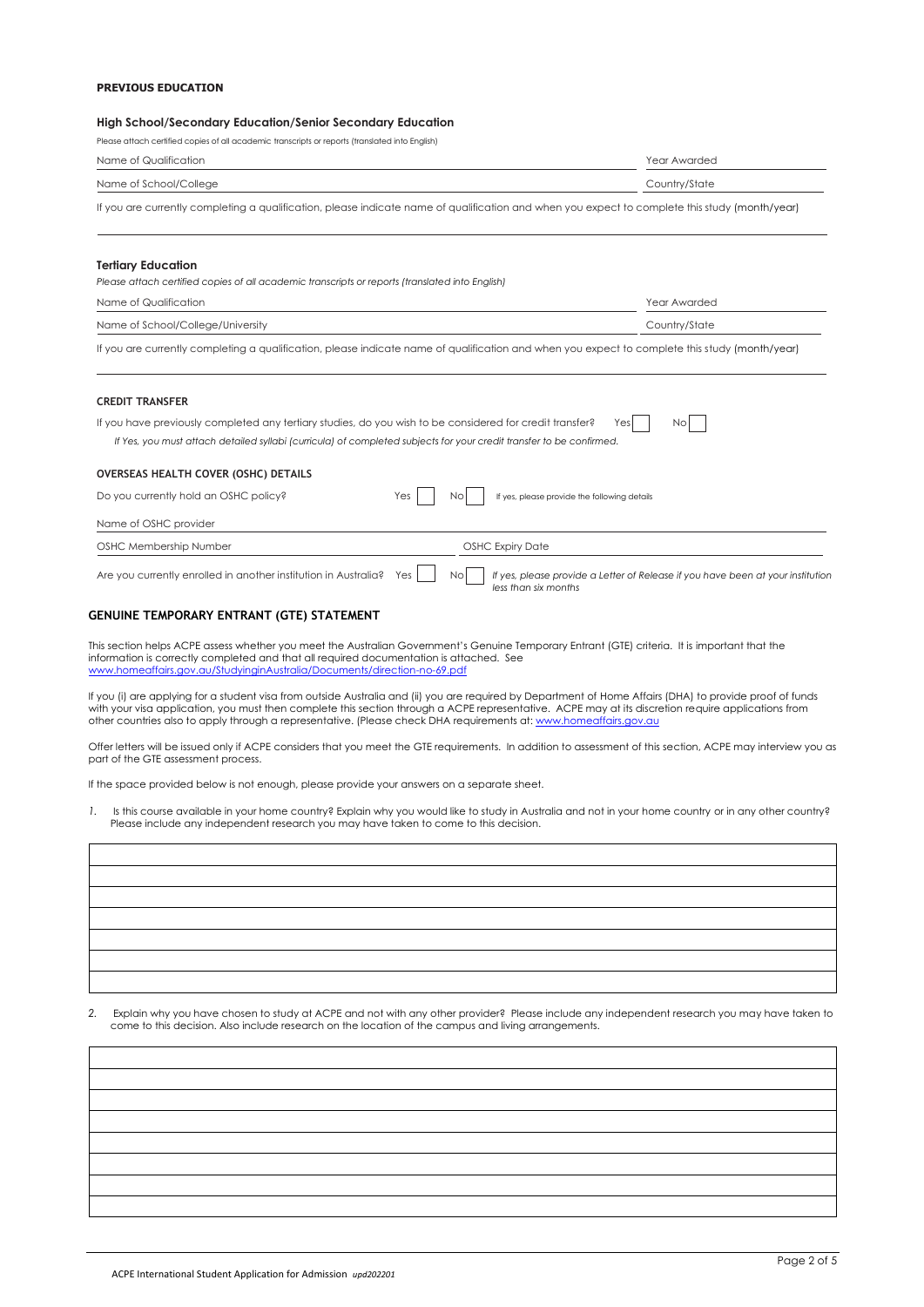*3.* Explain the value of the ACPE course to your career and how it relates to your previous education and (if applicable) previous employment? Please include your career plan.

*4.* Discuss future employment opportunities in your home country and expected income? How does the expected income justify the cost of studying this course in Australia?

*5.* If your last studies occurred more than 6 months ago, please explain what you have been doing since that date.

*6.* What ties do you have to your home country? Are you married or single? If married, when did you get married?

*7.* Do you have any connections or relatives in Australia? If so, what do they do and what type of visa do they hold in Australia?

*8.* Will your spouse or children (if applicable) be accompanying you to Australia?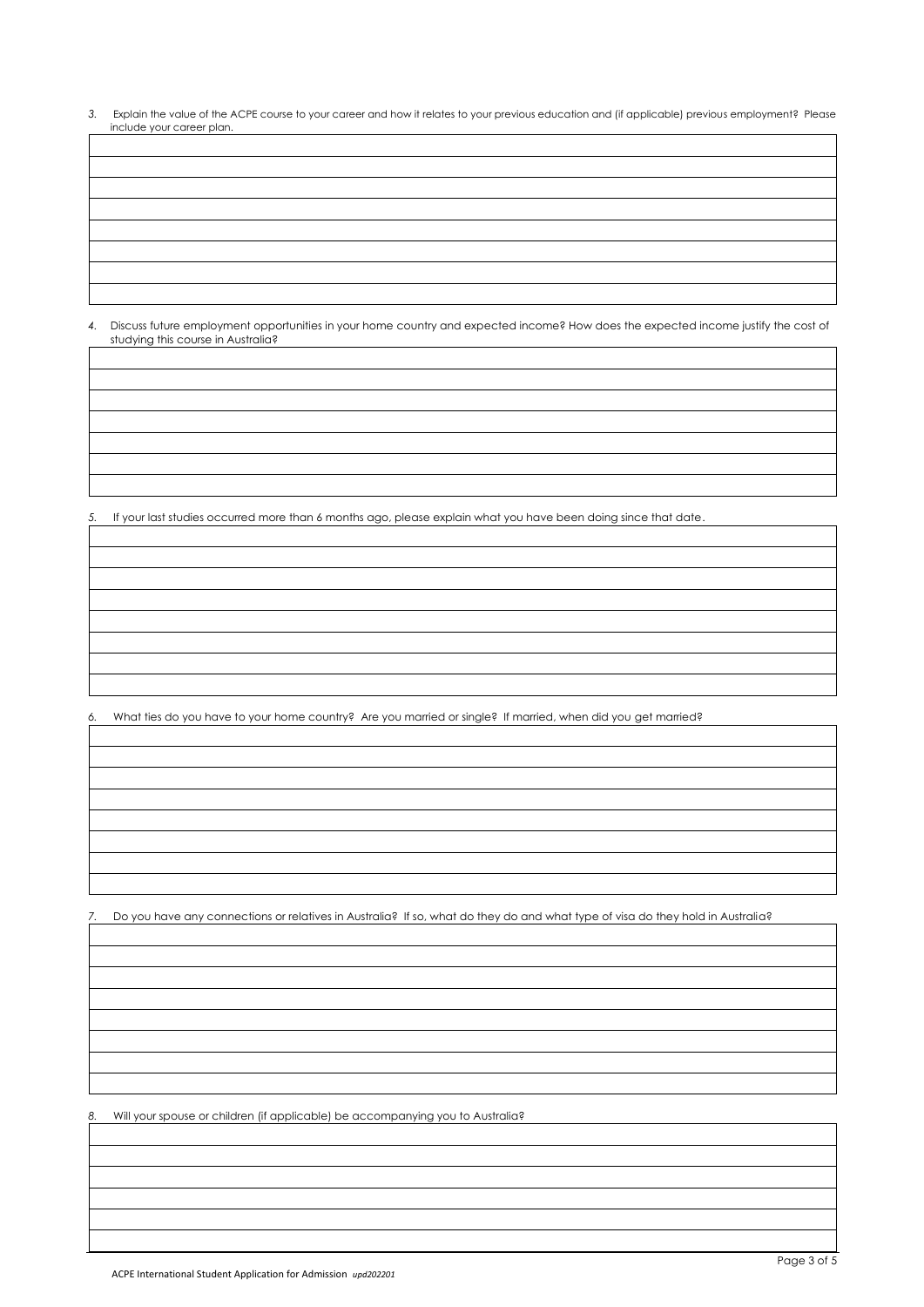| Please check student visa financial requirements at https://www.studyinaustralia.gov.au/english/live-in-australia/living-costs<br>9.<br>You will be able to check if you are required to provide proof of financial capacity with your visa application. You can also check the<br>evidence options and the amounts required under each section.<br>I have checked the website and understand the financial requirements for a student visa<br>YES |                                                                                                                                                                           |            |                   |  |  |  |
|----------------------------------------------------------------------------------------------------------------------------------------------------------------------------------------------------------------------------------------------------------------------------------------------------------------------------------------------------------------------------------------------------------------------------------------------------|---------------------------------------------------------------------------------------------------------------------------------------------------------------------------|------------|-------------------|--|--|--|
|                                                                                                                                                                                                                                                                                                                                                                                                                                                    | 10. Have you had any previous visa rejection for any country including Australia? (Please provide details below).                                                         | Yes $  $   | $N_O$ $\parallel$ |  |  |  |
| 11. Have any of your family members had any visa rejections (please provide details below)                                                                                                                                                                                                                                                                                                                                                         | Yes $  $                                                                                                                                                                  | $No$ $  $  |                   |  |  |  |
|                                                                                                                                                                                                                                                                                                                                                                                                                                                    | 12. Have any of your family members had any visa rejections (please provide details below)                                                                                | $Yes$ $  $ | No                |  |  |  |
| 13.                                                                                                                                                                                                                                                                                                                                                                                                                                                | Do you have any family members living in Australia?<br>a.<br>b.<br>In which city/town do they live?<br>C.<br>Will you be staying with your relatives? YES $\Box$ NO<br>d. | Yes $  $   | $No \Box$         |  |  |  |
|                                                                                                                                                                                                                                                                                                                                                                                                                                                    | Details:                                                                                                                                                                  |            |                   |  |  |  |
|                                                                                                                                                                                                                                                                                                                                                                                                                                                    | <b>APPLICATION FEE</b><br>A New Beforehold and its after the of ACOO OO is a mixed before the Oelless was accessed and the Bennesotte was been apple                      |            |                   |  |  |  |

| A Non-Refundable application fee of A\$200.00 is required before the College can assess your application. Payments can be made:         |
|-----------------------------------------------------------------------------------------------------------------------------------------|
| by international money transfer to National Australia Bank (NAB), Account Name ACPE Ltd. BSB 082 902, Account number 56-625-5467<br>(a) |
| SWIFT NATAAU3303. Please ensure your transfer amount covers any transaction fees levied by your issuing bank and include the word       |
| "Application" and your "Last Name" in the payment reference field. OR                                                                   |
| by using the ACPE website's TransferMate facility: https://acpe.transfermateeducation.com/<br>(b)                                       |
| I have made a payment of my A\$200.00 Non-refundable Application Fee. Payment Date                                                      |
| <b>Method</b> (fick one) <b>Deposit to ACPE bank account</b> via TransferMate of other, please specify                                  |
|                                                                                                                                         |

Your application to enroll as an international student will be assessed by ACPE. An offer will be issued to you only if you meet admission requirements, including academic, English Language and student visa requirements as assessed by ACPE.

#### **DECLARATION AND SIGNATURE**

**(THIS APPLICATION MUST BE SIGNED AND THE APPLICATION FEE MUST BE PAID; OTHERWISE, IT WILL NOT BE ACCEPTED. If the applicant is under 18 years of age at time of submission, both signatures below are required.)**

I wish to be considered for admission to the course(s) I have shown on this application form. I declare that to the best of my knowledge the information supplied within this application and the documentation supporting it is correct and complete. I acknowledge that the provision of false or misleading information may result in non-acceptance of the application or immediate exclusion from ACPE. I authorise ACPE, where necessary, to obtain from any other educational institution evidence of my academic records or seek other corroborating evidence with respect to my application. I also understand that ACPE is required under Section 19 of the ESOS Act 2000, to inform the Department of Home Affairs about changes to my course enrolment and any breach of my student visa conditions relating to satisfactory academic performance. I am aware that I must notify ACPE of any change to my contact details immediately and that failure to do so may result in the cancellation of my visa. I also understand that under the provisions of the ESOS Act 2000, ACPE may release information provided in this application to Australian Commonwealth and State agencies.

I am aware that th[e terms and conditions are available at the ACPE website,](https://acpe.edu.au/admissions/terms-conditions/) and I understand that I will be required to accept these terms and conditions made available to me as part of the written agreement which will accompany any formal offer of a place at ACPE.

I appoint the agent (if any) as shown on the top of the first page of this application to manage my application and I authorise ACPE to release personal information and visa documentation relevant to my application to this agent.

ACPE is bound by the Privacy Act 1988 of the Commonwealth of Australia. It collects and uses any personal information provided to itself in accordance with the Act. The type of information it collects, the use of the information and the disclosure of that information without any prior approval is set out in the detailed Privacy Policy which can be found at acpe.edu.au. By signing this application, I acknowledge I that have read the Privacy Policy and consent to the use and disclosure of my personal information as set out in the Privacy Policy.

## **APPLICATION CHECKLIST. CHECK THAT YOU HAVE:**

Completed all sections of the Application for Admission form

Included a detailed résumé

- Attached certified copies of your academic qualifications (translated into English)
- Attached evidence of English language proficiency
- $\Box$  Included a copy of your passport, visa or birth certificate if required
- $\Box$  Completed the GTE statement and provided relevant supporting evidence as required by DHA.

### Please send your application to:

international@acpe.edu.au OR International Admissions Office ACPE, Locked Bag 2000 Concord West NSW 2138 T +61 2 9739 3333

Provider: ACPE Limited. ABN 28 107 480 848 Provider Code: 01822J*.*

| Signed (Applicant)               | Date |
|----------------------------------|------|
| Signed (Parent, Legal Guardian*) | Date |
|                                  |      |

\* if applicant is under the age of 18 at time of application

#### Note

- 1. Information provided may be made available to Commonwealth and State agencies and the Tuition Protection Service, pursuant to obligations under the ESOS Act 2000 and The National Code 2018
- **2.** Any school-aged dependents accompanying overseas students to Australia will be required to pay full fees if they are enrolled in either a government or non-government school